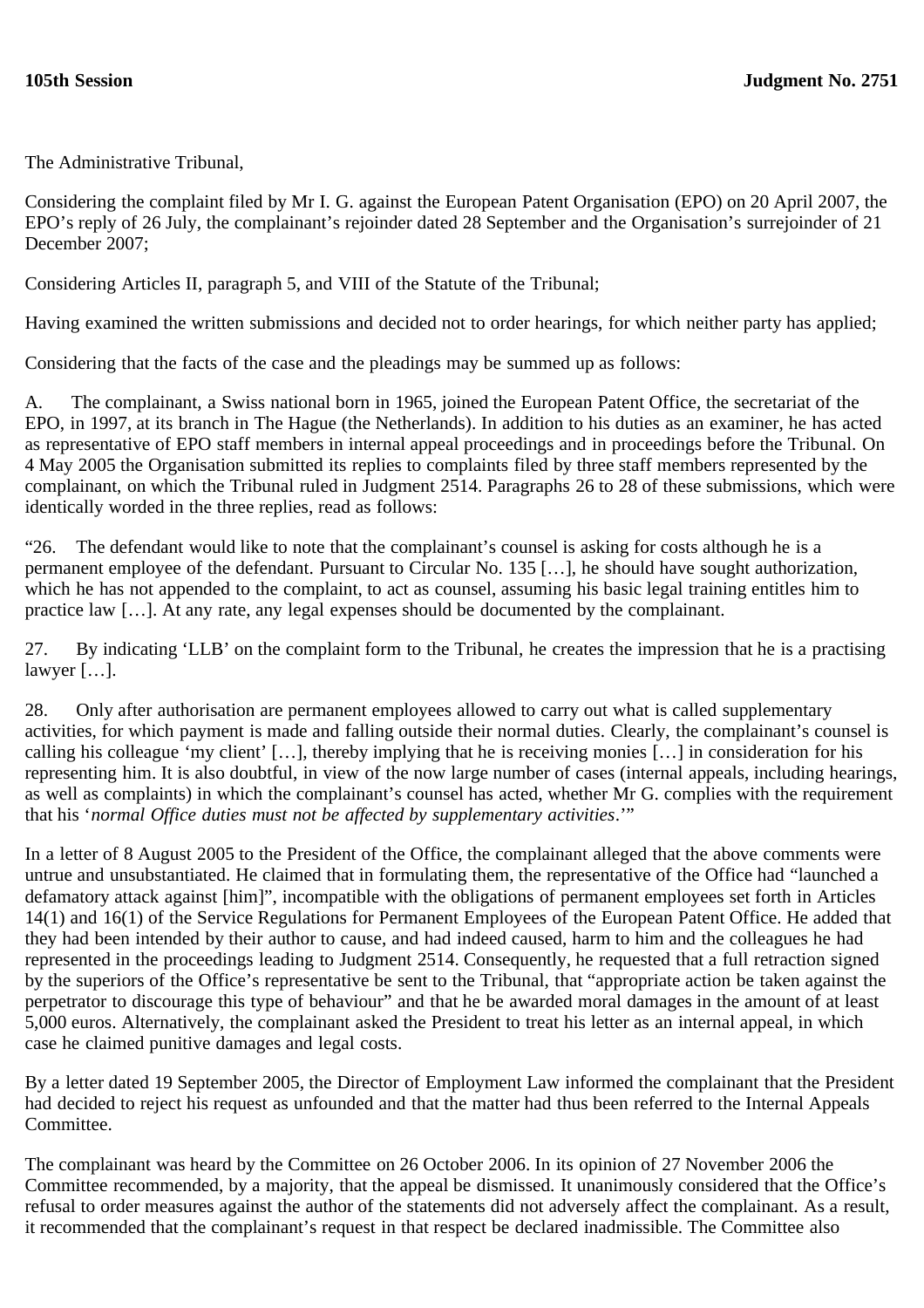unanimously took the view that a request for a declaration withdrawing defamatory allegations was admissible. On the merits it rejected the complainant's request to that end by a majority of three members, as it found that the comments at issue, though inappropriate and to some extent irrelevant, did not contain false assertions of fact but merely indicated "certain possibilities by implication"; they could not therefore be regarded as insulting or disparaging. The comments of the Office's representative were protected by freedom of speech as they enjoyed the immunity that applies to statements made in legal proceedings. In their dissenting opinion, two members considered that the comments contained "clearly false and disingenuous insinuations", which constituted "an insulting, threatening and defamatory attack" on the complainant. As a consequence, they recommended that the requests for a full retraction and for punitive damages should succeed.

By a letter dated 26 January 2007, the Director of Personnel Management and Systems informed the complainant that the President of the Office had decided to endorse the recommendations of the majority of the Committee and to reject his appeal as partly inadmissible and unfounded in its entirety. That is the impugned decision.

B. The complainant submits that the Internal Appeals Committee erred in considering that his request to take appropriate action against the author of the comments was inadmissible. He did not request that the Office take disciplinary measures against its representative but rather "appropriate action […] to discourage this type of behaviour". He emphasises that he had a justified interest in obtaining from the President not just an apology but also the assurance that both himself "and other staff members who voluntarily assist appellants […] will not be subject to such unprincipled attacks".

On the merits the complainant acknowledges the limitations to freedom of speech set out by the Committee in its majority opinion. However, he submits that the majority's interpretation of the comments made in paragraphs 26 to 28 of the Office's replies was erroneous. In his view, the comments are defamatory. Firstly, contrary to the majority's finding, they did constitute a "public expression", given that they were made known to the staff and the judges of the Tribunal, and to EPO staff members who had been informed of the case before the Tribunal. Secondly, in asserting that the comments merely indicated "certain possibilities by implication", the Committee ignored that they were so worded as to amount to factual assertions. Thirdly, according to the ordinary meaning of their terms, the comments were, in the complainant's view, clearly insulting or disparaging. Fourthly, they were false and constituted a breach of the duty to tell the truth. In addition, they had no relevance to the case at issue and were merely intended to harm the complainant, irrespective of the representative's motive to defend the Office's legitimate interests.

The complainant requests the Tribunal to order a full retraction of the defamatory comments and to take appropriate action to prevent future repetition. He seeks moral damages in the amount of at least 15,000 euros as well as costs.

C. In its reply the EPO maintains that the internal appeal was inadmissible insofar as it was based on an injustice suffered by third parties, to wit the EPO staff members whom the complainant represented. It considers that the request for appropriate action against the author of the comments is irreceivable, because the Office's refusal to grant that request has not adversely affected the complainant personally. As to the request for a full retraction, the Organisation points to the case law, which establishes that the Tribunal is not competent to grant redress of that kind.

On the merits the defendant contends that the comments made by the Office's representative did not constitute a violation of the latter's obligations within the meaning of Articles  $14(1)$  and  $16(1)$  of the Service Regulations. Relying on the case law, it asserts that the comments fell within the right to freedom of speech, which is wider in scope in legal proceedings and which applies equally to the parties and their representatives.

As to the issue whether the comments constituted a "public expression", the EPO states that both internal appeals proceedings and proceedings before the Tribunal are treated confidentially, and that since Judgment 2514 did not mention them, the comments had no effect "in the outside world".

The Organisation submits that the comments were not intended to defame the complainant. Neither were they unjustified, nor defamatory in view of the circumstances of the case. Indeed, the Office had a legitimate interest in challenging the complainant's claim for costs and in clarifying possible misunderstandings as to his status, especially sincethe mention of his legal qualification and his use of the term "client", when referring to a staff member whom he represented, created the impression that he was acting as a practising lawyer.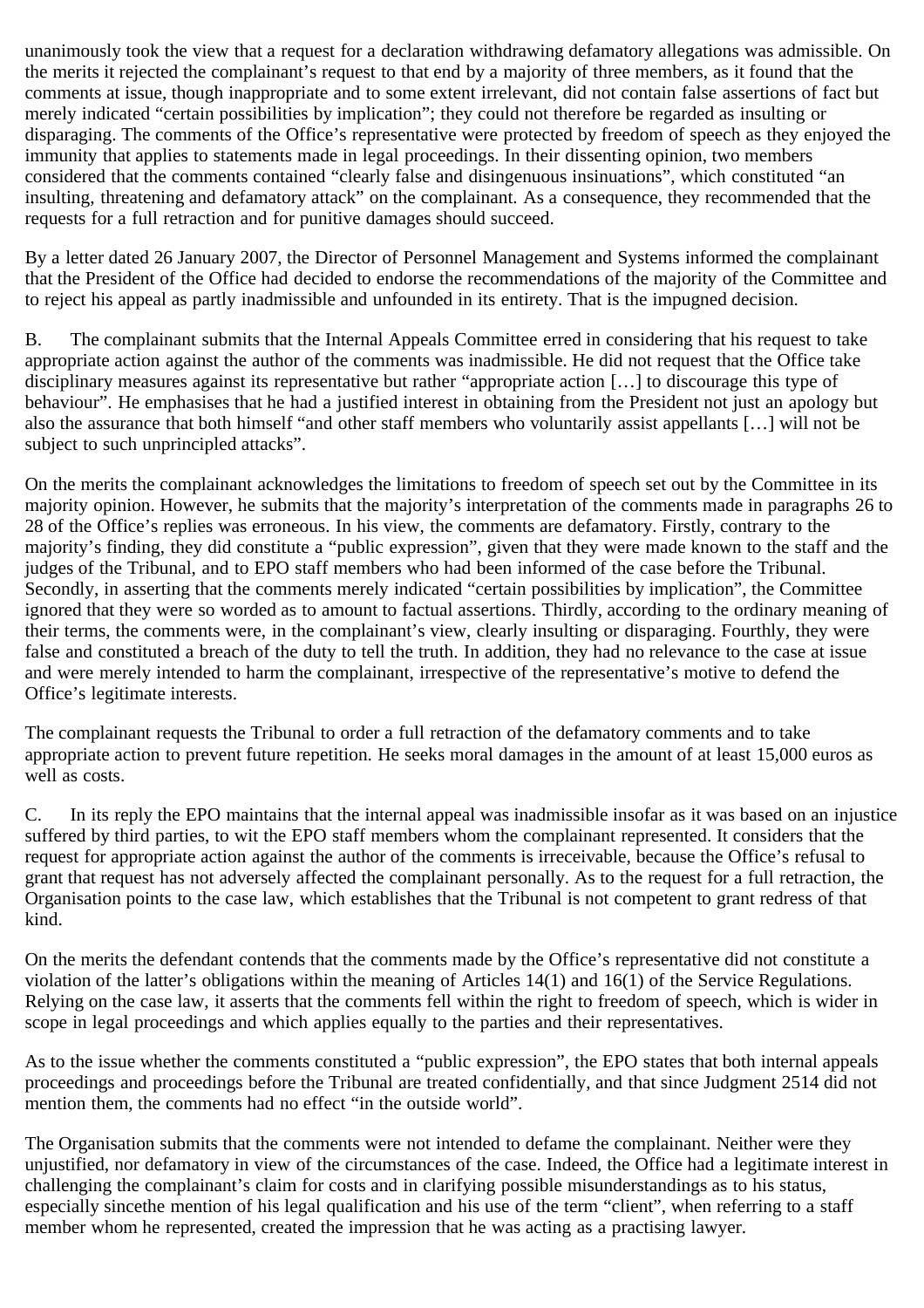Lastly, the EPO observes that the claim for moral damages, which the complainant has increased on the basis of a vague assertion, is inappropriately high and that it is, in any case, for the Tribunal to decide such a matter.

D. In his rejoinder the complainant reiterates his pleas. He points out that the Office could simply have asked him to provide details, if it considered that there was any misunderstanding as to the costs incurred in the case leading to Judgment 2514. He adds that it is for the Tribunal to determine who is qualified to represent complainants before it, that the use of academic titles is not unusual within the Organisation, and that proceedings before the Tribunal are governed by "a long tradition of courtesy, honesty and respect for the other participants". As regards the increase in moral damages, he submits that it is justified by the fact that the Organisation has shown no remorse and has even repeated some of the disputed remarks in the present proceedings, which aggravates the offence.

E. In its surrejoinder the Organisation maintains its position. It emphasises that both the EPO and the Tribunal are entitled to know whether a complainant is represented by a practising lawyer, since this may lead to a higher award of costs. Lastly, it denies having intended to defame the complainant.

## CONSIDERATIONS

1. The complainant is a full-time staff member of the European Patent Office. In addition to his duties as an examiner, he has regularly represented colleagues in proceedings before the Internal Appeals Committee and before this Tribunal. He represented three colleagues whose complaints to the Tribunal led to Judgment 2514. The complainants claimed costs for those proceedings. In each of its replies, the EPO resisted the award of costs. In so doing, it made the contested comments reproduced under A.

2. The complainant contends that the comments in question are untrue and defamatory. He argues that they are unjustified and malicious and that they constitute an attack on his professional reputation and integrity. His request for a retraction of the comments, the taking of action against their author and for moral damages was rejected by the President of the Office. It was then treated as an internal appeal, which was ultimately rejected on 26 January 2007. That is the subject of the complaint by which the complainant again seeks retraction of the comments, appropriate action to prevent future repetition, moral damages and costs.

3. Statements made in legal proceedings are privileged, whether those statements are made in writing in the pleadings or orally in the course of a hearing. The consequence is that, even if defamatory, they cannot be the subject of legal proceedings or sanction. The privilege, sometimes referred to as "in court privilege", exists, not for the benefit of the parties or their representatives, but because it is necessary for the proper determination of proceedings and the issues that arise in their course. In Judgment 1391 the Tribunal recognised that the privilege attaches to its proceedings, as well as those of internal appeal bodies. It explained the basis of the privilege as follows:

"A fair decision cannot be reached […] by an internal appeals body or by this Tribunal if witnesses, parties and their representatives are unable to speak candidly and without the risk of incurring a penalty for what they may say, and especially if one party is unduly inhibited by the fear that failure to prove his case may make him liable to disciplinary action by the other party."

4. In the same judgment the Tribunal was concerned with the question whether disciplinary proceedings might be brought against a staff member with respect to statements made in the course of various legal proceedings between himself and the EPO. The Tribunal stated:

"Disciplinary action will be justified only if the staff member's conduct amounts to [an] abuse of process or to a perversion of the right of appeal. Such, for example, will be the case if his allegations 'are clearly wholly unfounded' (see Judgment 99 [...]); or if he appeals 'to the Tribunal for the purpose of lending force to the wild and unnecessarily wounding allegations ... repeatedly made against the Organisation' and has thereby 'entirely perverted from its proper purpose the right of appeal' to the Tribunal and has 'affronted the dignity of his Organisation and of the Tribunal' (see Judgment 96 [...]); or if his actions 'could neither have been directed to defending [his] freedom and rights, however widely interpreted, nor ... make the slightest contribution to the disposal of the proceedings' (see Judgment 111 [...])."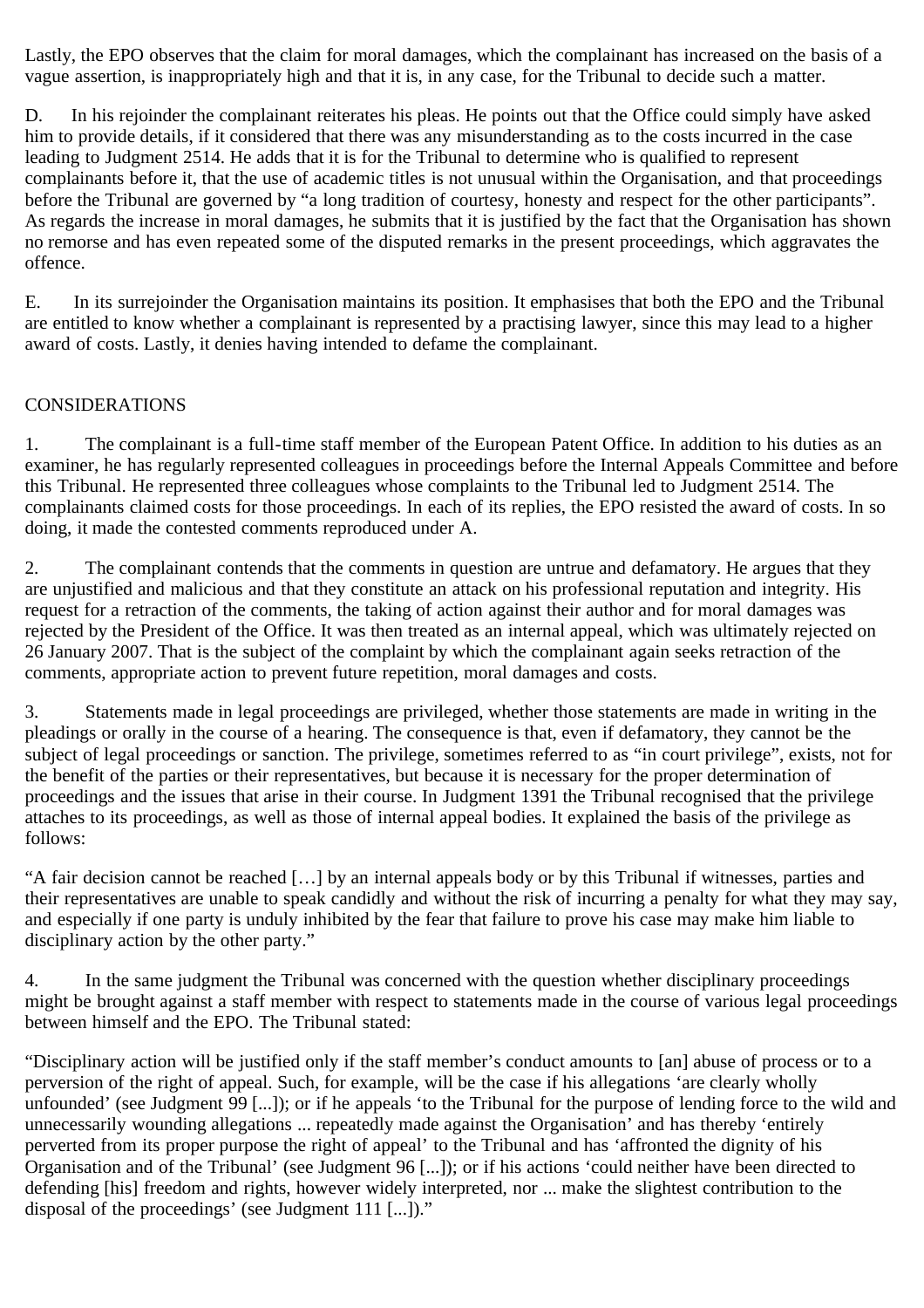By parity of reasoning, a claim may be made and pursued against an organisation if its conduct in proceedings before an internal appeals body or this Tribunal constitutes an abuse of process or a perversion of the right of reply.

5. Statements are not outside the privilege simply because "there is no clear justification supported by evidence" or because they are "offensive" and go "beyond what can usually be called for in the circumstances" (see Judgment 1391). Rather, as explained in that case:

"A litigant whose submissions contain language that is unacceptable, or ill-chosen, or damaging, or unseemly, does not thereby lose the immunity that attaches to statements made in judicial proceedings, however much the breach of good taste may be deplored."

6. As is apparent from the above analysis, the Tribunal's consideration of the extent of the privilege that attaches to statements made in the course of internal appeal proceedings or proceedings before the Tribunal has concentrated on statements made by staff members. However, the privilege is the same in the case of statements made by or on behalf of defendant organisations, and they must be allowed a similar degree of freedom in what they say and the manner of its expression. Even so, a statement will constitute a perversion of a defendant organisation's right of reply if it is wholly irrelevant and it can only serve an improper purpose.

7. There are three defamatory imputations in the comments that are the subject of the complaint. The first is that the complainant was taking payment for providing assistance to his colleagues; the second is that he misrepresented himself as a practising lawyer. These imputations are to be found in paragraphs 26, 27 and the first part of paragraph 28 of the replies filed by the EPO in the proceedings that led to Judgment 2514. The third, to be found in the second part of paragraph 28, is that the complainant's normal office duties were affected by his "supplementary activities". The first two imputations, although clearly defamatory and of a kind likely to reflect adversely on the complainant's position in the EPO, cannot be said to be wholly irrelevant to the issues to be decided by Judgment 2514. As earlier indicated, the complainants in that case had asked for an award of costs. It was relevant for the Tribunal to appreciate that the present complainant was representing his colleagues voluntarily and in his capacity as a serving staff member in order to determine whether and, if so, on what basis costs should be awarded. That being so, the first two imputations were within the privilege that attaches to the proceedings of the Tribunal even though it would have been preferable had the EPO clarified the issue by making comments that did not reflect on the complainant's position and that were less offensive and less confrontational.

8. The third defamatory imputation is in an entirely different category. The question whether the complainant's work performance was or was not satisfactory was wholly irrelevant to any issue that arose for determination in Judgment 2514.

9. In its reply in the present proceedings, the EPO states:

"It [is] regrettable that the remarks were interpreted as an attack on the complainant's integrity since it had in no way been intended to damage the complainant's reputation or […] to question [his] ability as an examiner or legal adviser."

The intention with which a statement is made is not necessarily determinative of the question whether a statement that is wholly irrelevant is also one that can serve no proper purpose. The disputed remark in the last part of paragraph 28 conveyed the meaning that, by reason of the time he spent providing legal assistance to staff members, the complainant's work as an examiner was less satisfactory than it should be. That was defamatory. It was also inconsistent with the duty of the EPO to respect the complainant's dignity. In the context of the other comments that were within the limits of the privilege that attaches to proceedings before the Tribunal, it carried the threat of possible administrative consequences for the complainant's employment. Such a remark can serve no proper purpose. Accordingly, it was not privileged and the complainant is entitled to seek relief with respect to it.

10. It is necessary, at this stage, to note three matters. The first is that the EPO contends that the complaint is irreceivable to the extent that the complainant relies on harm to the colleagues whom he was representing in the earlier proceedings that led to Judgment 2514. The argument is misconceived. The majority of the Internal Appeals Committee noted that the complainant did not claim on behalf of the staff members whom he had represented, but merely that he would do so if the need arose. Further, it is clear from his complaint that no such claim is made in the present proceedings.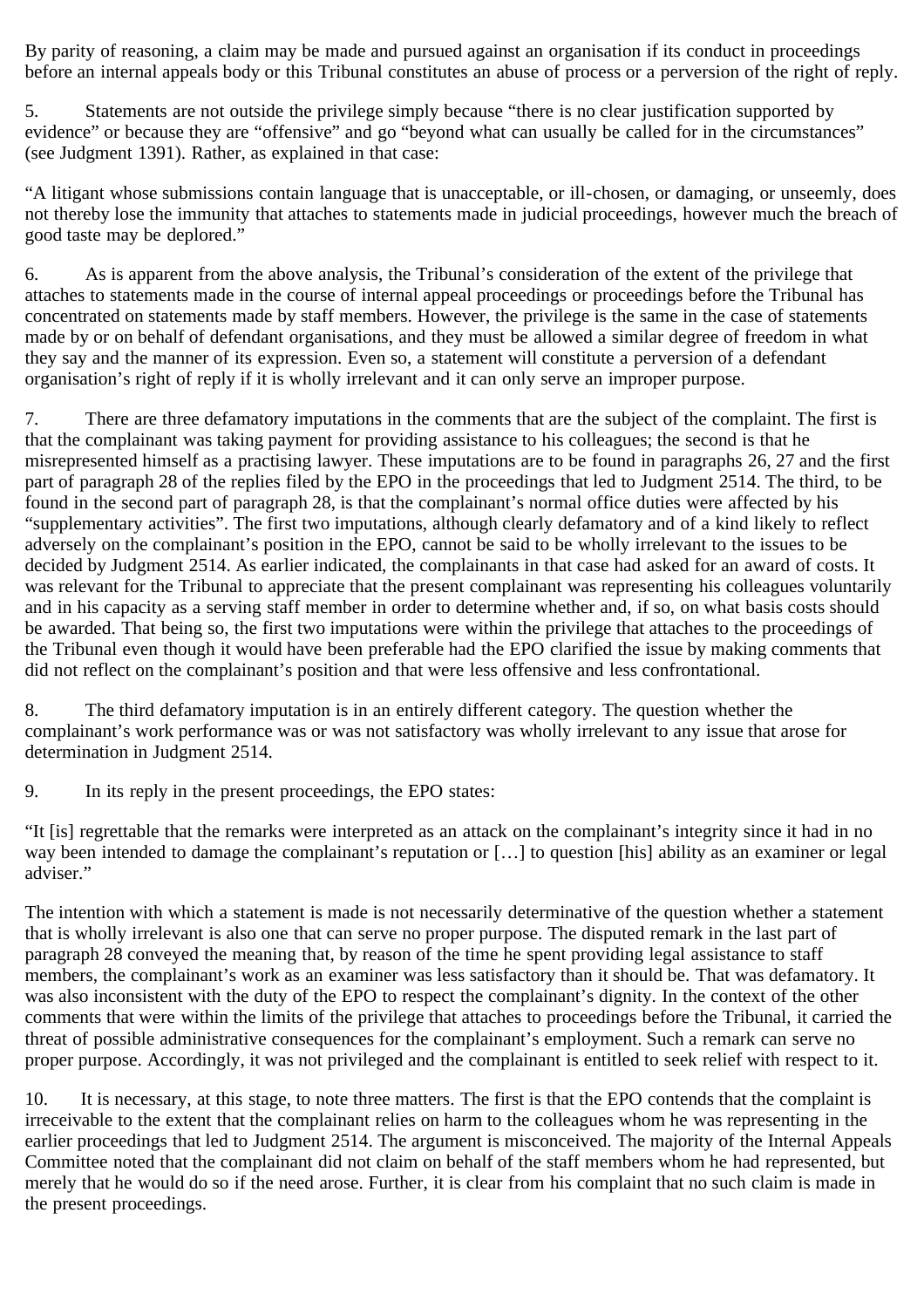11. The second matter to be noted is that the EPO also contends that the complaint is irreceivable to the extent of the claim for retraction of the defamatory statements. In this regard, it relies on Judgment 1635 where the Tribunal explained that it was not competent to order a written apology, as requested in that case. In Judgment 2720, also delivered this day, the Tribunal recognised, under 17, that publication of statements defamatory of a staff member by an international organisation gives rise to a continuous obligation to take steps to remedy, as far as possible, the harm done to the staff member's reputation. Moreover, the Tribunal held in that case that it could order performance of that obligation pursuant to Article VIII of its Statute. Accordingly, it is not correct to say that it is beyond the competence of the Tribunal to order the retraction of a defamatory statement. However, for reasons that will be given a little later, it is not appropriate to order a retraction of the statement now in question.

12. The third matter to be noted is the argument by the EPO that the claim made in the internal appeal for action to be taken "[a]gainst the perpetrator to discourage this type of behaviour" was not then admissible. That is correct. The claim now made is for "[a]ppropriate action to [prevent] […] repetition". That claim is wider than that made in the internal appeal and, *prima facie*, is to that extent, irreceivable. However, that issue needs to be further considered as the Tribunal is of the view that the award of damages is an adequate remedy.

13. As already indicated, the EPO states that it was not its intention to damage the complainant's reputation or to question his ability either as an examiner or legal representative. Even so, it maintains in its surrejoinder that "it is not absurd to ask whether [he] is still able to cope with his workload as an examiner, especially considering the large number of legal cases taken on by him". That remark indicates that, even now, the Organisation does not understand the seriousness of making entirely irrelevant comments in its submissions. However, the comments in the replies in the earlier proceedings had not been widely disseminated. The Tribunal saw no reason to replicate them in Judgment 2514 and knows of no reason why it should question the complainant's integrity, professional reputation or competence as a voluntary legal representative. Unfortunately, an order that the EPO now retract the last part of the comment in paragraph 28 of its replies in the earlier proceedings would only serve to further disseminate that comment. In the circumstances, it is preferable simply to compensate for the harm done by the remark in question. Accordingly, there will be an award of moral damages in the amount of 7,500 euros.

14. The complainant is also entitled to an order for costs in the amount of 4,000 euros.

## DECISION

For the above reasons,

- 1. The decision of 26 January 2007 is set aside.
- 2. The EPO shall pay the complainant moral damages in the amount of 7,500 euros.
- 3. It shall also pay him 4,000 euros in costs.
- 4. The complaint is otherwise dismissed.

In witness of this judgment, adopted on 16 May 2008, Ms Mary G. Gaudron, Vice-President of the Tribunal, Mr Agustín Gordillo, Judge, and Mr Giuseppe Barbagallo, Judge, sign below, as do I, Catherine Comtet, Registrar.

Delivered in public in Geneva on 9 July 2008.